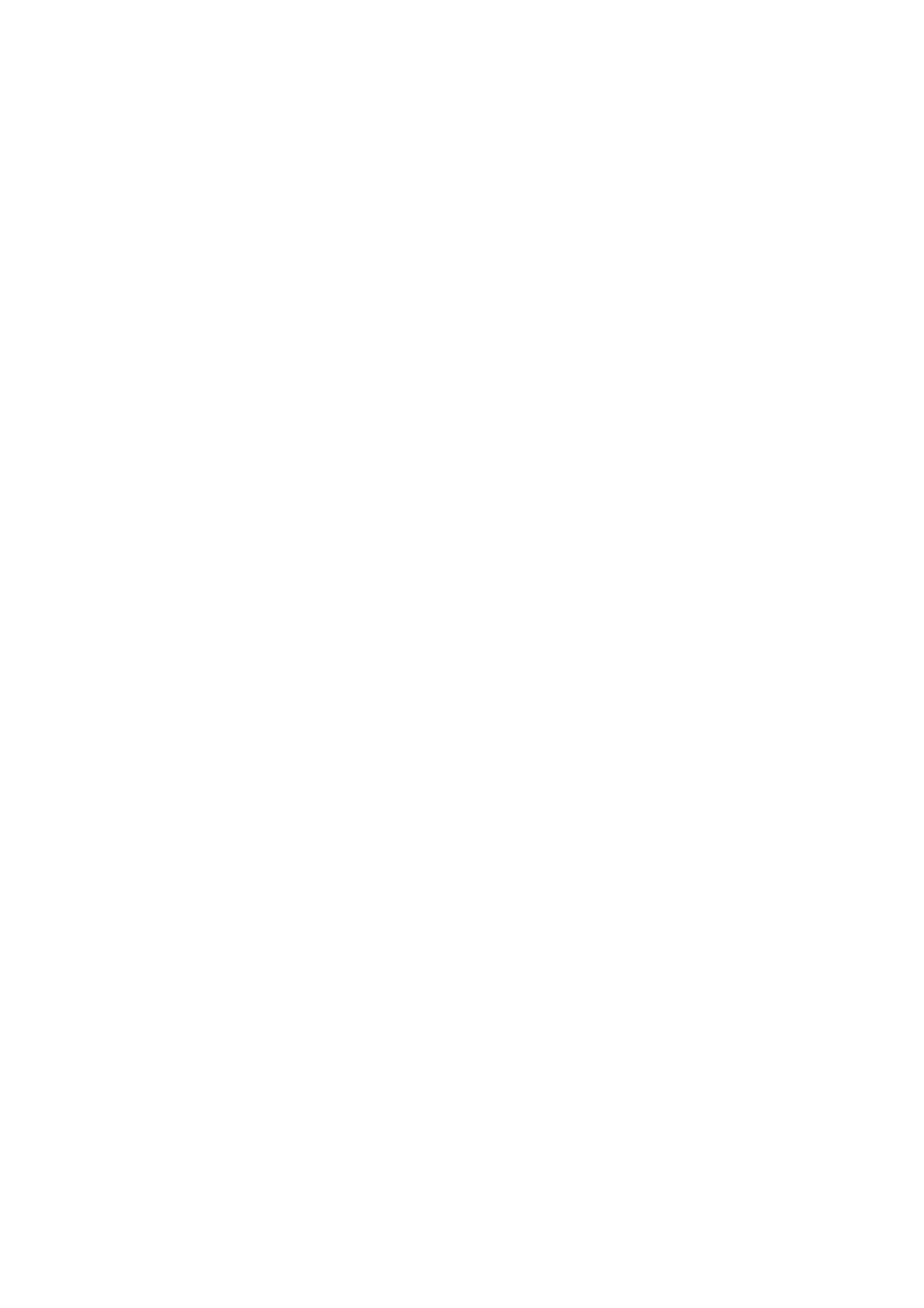# **National Grid's position statement in respect of South East Water Limited and its aspirations for a reservoir at Broad Oak, Kent**

#### **1 Introduction**

1.1 National Grid submits this document to the Examining Authority (ExA) as what it hopes is a helpful summary of National Grid's position in relation to South East Water Limited (SEW) and its aspirations for a reservoir at Broad Oak, Kent.

#### **2 Consultation with South East Water and RCP route optioneering**

- 2.1 It is important to stress at the outset that National Grid undertook early and detailed engagement and consultation with SEW to understand its proposals for a reservoir at Broad Oak. National Grid's route optioneering process was, therefore, informed by SEW's emerging proposals and has sought to reflect a fair balance between those proposals, environmental considerations and the interests of the residents of Broad Oak. Inevitably, any such balance reflects a judgement between potentially competing issues, but National Grid considers that it has struck that balance correctly.
- 2.2 National Grid set out its route optioneering process in its Strategic Options Report (**APP-130**), Route Corridor Study (**APP-131**) and Connection Options Report (**APP-133**). National Grid undertook a specific study to consider the alignment of the proposed overhead line in the vicinity of SEW's proposed reservoir ('Proposed South East Water Reservoir Route Appraisal') that was published as an appendix to the Preliminary Environmental Information Report (published in February 2015 at Statutory Consultation) and replicated as an appendix to the Environmental Statement (**APP-061**). That study considered four route options (A to D) in the vicinity of the proposed reservoir.
- 2.3 National Grid also part funded two studies (Stage 1a and 1b) undertaken by Jacobs to help SEW develop its thinking on the requirements for any reservoir at Broad Oak so that potential interactions could be identified and designed out. That work by Jacobs identified certain design parameters for the proposed reservoir that National Grid's consultants, Mott MacDonald, were able to later use to identify some potential design solutions to any interactions between the two schemes. That work is reported in Mott MacDonald 'Interaction between RCP and the proposed Broad Oak Reservoir' report (**REP2-017** Appendix F).
- 2.4 National Grid's focus throughout has been to identify and resolve potential interactions to allow the two schemes to proceed with minimum cost and inconvenience to each party. National Grid explained how SEW's proposed Broad Oak reservoir was taken into account in that process in National Grid's response to the ExA's First Written Questions Q1.3.1 and Q1.3.3 (**REP2-016**).
- 2.5 In short, National Grid took SEW's proposed reservoir into account in its route optioneering process, sought to identify potential interactions between the two schemes, has proposed design solutions to those potential interactions and properly balanced SEW's interests with those of the Broad Oak village residents and environmental considerations.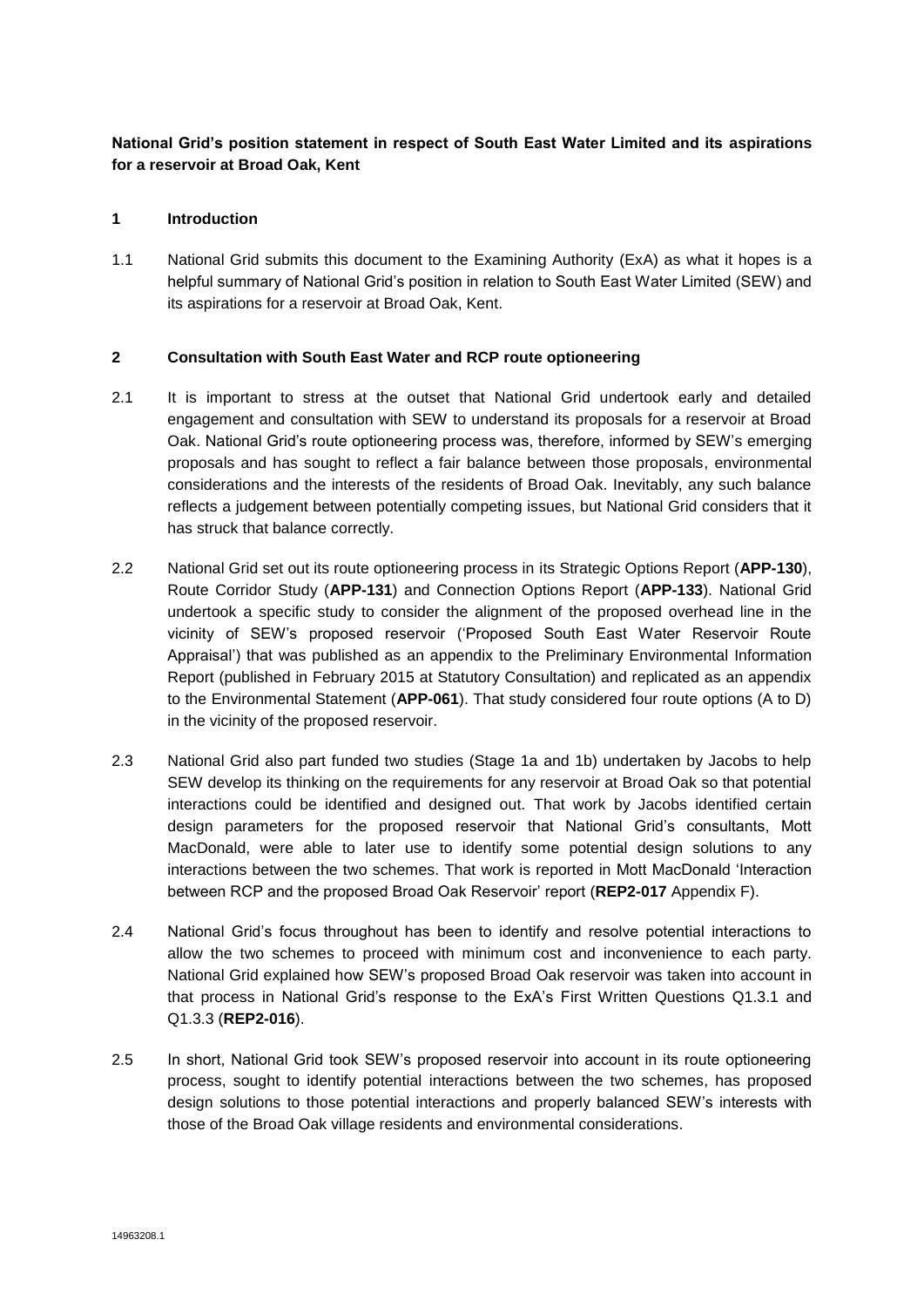#### **3 Status of South East Water's proposed Broad Oak reservoir**

- 3.1 The status of the Broad Oak reservoir proposal should be kept clearly in mind when considering SEW's representations. The following may be said in summary;
	- 3.1.1 A 32.5m top water level (TWL) reservoir is identified as a "preferred option" in SEW's 2014 Water Resources Management Plan (WRMP), produced under the Water Industry Act 1991;
	- 3.1.2 As a 'preferred option' it has a target date of 2033;
	- 3.1.3 The 32.5m TWL reservoir in the WRMP does not have
		- (a) any allocation in a local plan;
		- (b) a permissive planning policy context;
		- (c) planning permission; or
		- (d) funding;
	- 3.1.4 Before it could get planning permission, a 32.5m TWL reservoir would have to overcome a number of serious planning and other obstacles, including
		- (a) lack of allocation or policy support in any policy within the development plan;
		- (b) effects on the adjacent nature conservation interests, including SSSIs;
		- (c) diverting existing UK Power Networks overhead lines;
		- (d) obtaining regulatory approval and funding;
	- 3.1.5 A 36m TWL reservoir does not exist in the WRMP, has not been through the WRMP process and does not, therefore, have any formal status;
	- 3.1.6 The 36m TWL reservoir is nothing more than an SEW 'aspiration'.
- 3.2 Furthermore, it is clear that in going through the WRMP process for the 32.5m TWL reservoir, SEW has ascribed completely inappropriate costs to the necessary diversions of the UK Power Networks overhead lines. SEW has indicated that within its costings for the reservoir project it has included a priced element of £336,000 for the undergrounding of 1.4km of existing UK Power Networks 132kv overhead line. UK Power Networks has itself noted that there are in fact four overhead lines within the reservoir footprint and that undergrounding these beneath the reservoir would not be possible in this instance. UK Power Networks estimates that the cost of diverting the three lines would in fact be in the region of £9.725million (**Doc 8.55**, in particular Appendix C, submitted at Deadline 8). If the correct figures were used in any new WRMP there is no guarantee that a proposed reservoir at Broad Oak would even continue to be a 'preferred option'.
- 3.3 These issues were discussed in a number of the issue specific hearings (ISHs) and in answers to written questions: see **REP3-019** (response to SEW's written representation);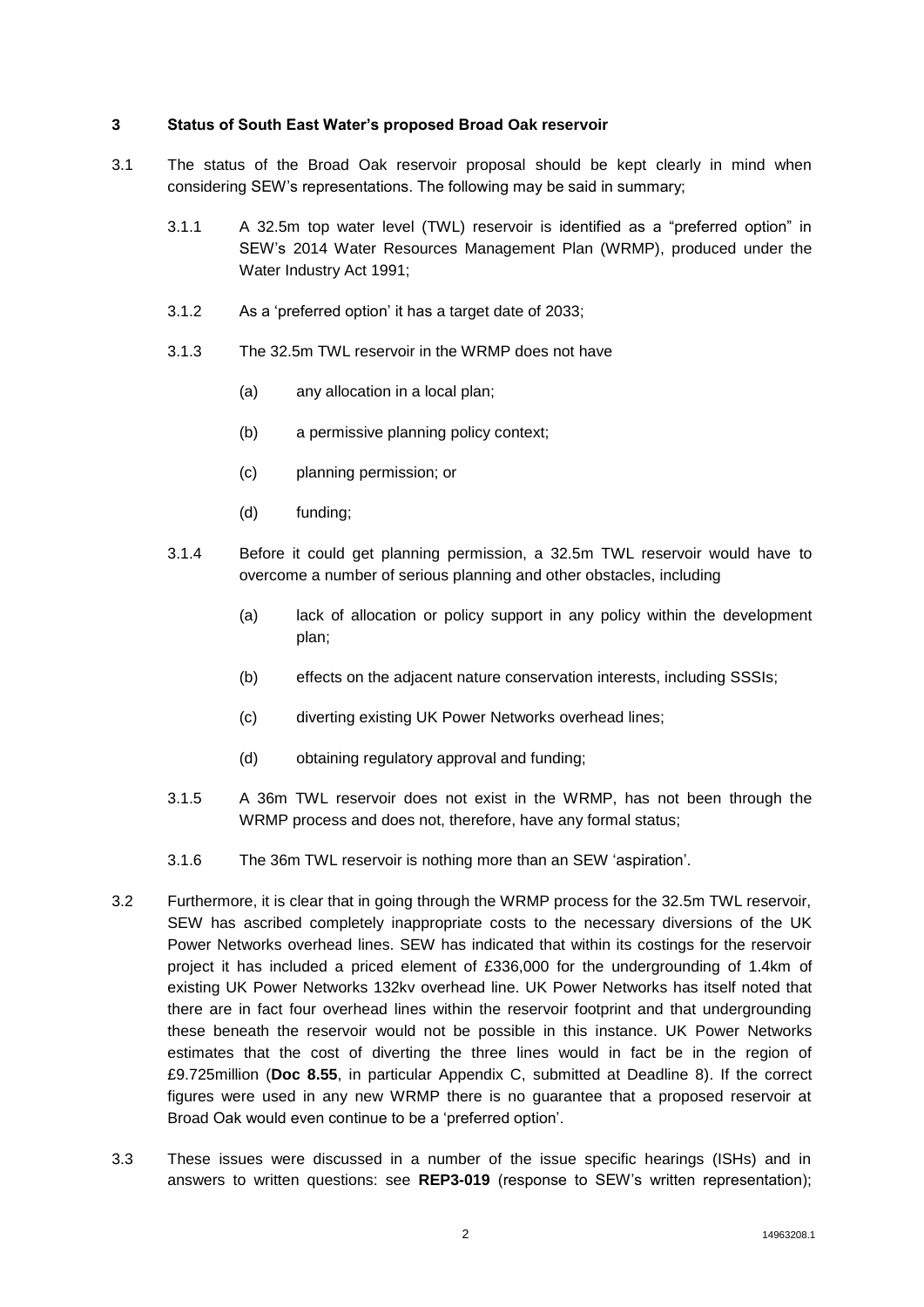**REP3-017** (summary of case of ISH on 29 July 2016); **REP4-014** (National Grid's response to ExA's Second Written Questions Q2.3.35); **REP5-012** (National Grid's comments on third party responses to the ExA's Second Written Questions Q2.3.17); **Doc 8.55 Appendix C** (letter from UK Power Networks submitted at Deadline 8); **REP5-020** (summary of case of ISH on 28 September 2016); **REP6-010** (summary of case of hearing on 19 and 20 October).

- 3.4 In short,
	- 3.4.1 the 32.5m TWL reservoir has very limited status in the planning system, it is nothing more than a material consideration that it exists in a WRMP; and
	- 3.4.2 the 36m TWL reservoir has no status in the planning system, other than that of being an aspiration of a water company.

#### **4 Physical interaction between the RCP and the proposed reservoir**

- 4.1 The Mott MacDonald report ('Interaction between RCP and the proposed Broad Oak Reservoir' report – **REP2-017** Appendix F) demonstrated how the RCP and SEW's proposal for either a 32.5m or a 36m TWL reservoir could co-exist. The Mott MacDonald report uses Jacobs' own design parameters for both a 32.5m and 36m TWL reservoir.
- 4.2 What is important to note is that there has not been any real argument about whether the two projects could co-exist in engineering terms – it is clear that they can – the debate has been about:
	- 4.2.1 The effects of the proposed RCP on the ecological mitigation for the diversion of the Sarre Penn river;
	- 4.2.2 The costs of engineering out the potential interactions; and
	- 4.2.3 The access and other rights sought by National Grid to construct, operate and maintain its overhead line.
- 4.3 In relation to these three points:
	- 4.3.1 The first is dealt with below under the heading 'Interaction with SEW's ecological mitigation proposals for the Sarre Penn diversion':
	- 4.3.2 The second is dealt with under the heading 'Additional costs'; and
	- 4.3.3 The third is dealt with under the heading 'Protective provisions'.
- 4.4 It is worth stressing that the solutions identified in the Mott Macdonald report are just some examples; others exist. It is also worth stressing that such interactions as there are could be reduced by the alterations to the positions of PC/8 and PC/10 that were identified by National Grid and which are outlined below under the heading 'PC/8 and PC/10'. Furthermore, any such interactions could also be reduced or removed by reasonable alterations to SEW's own proposals.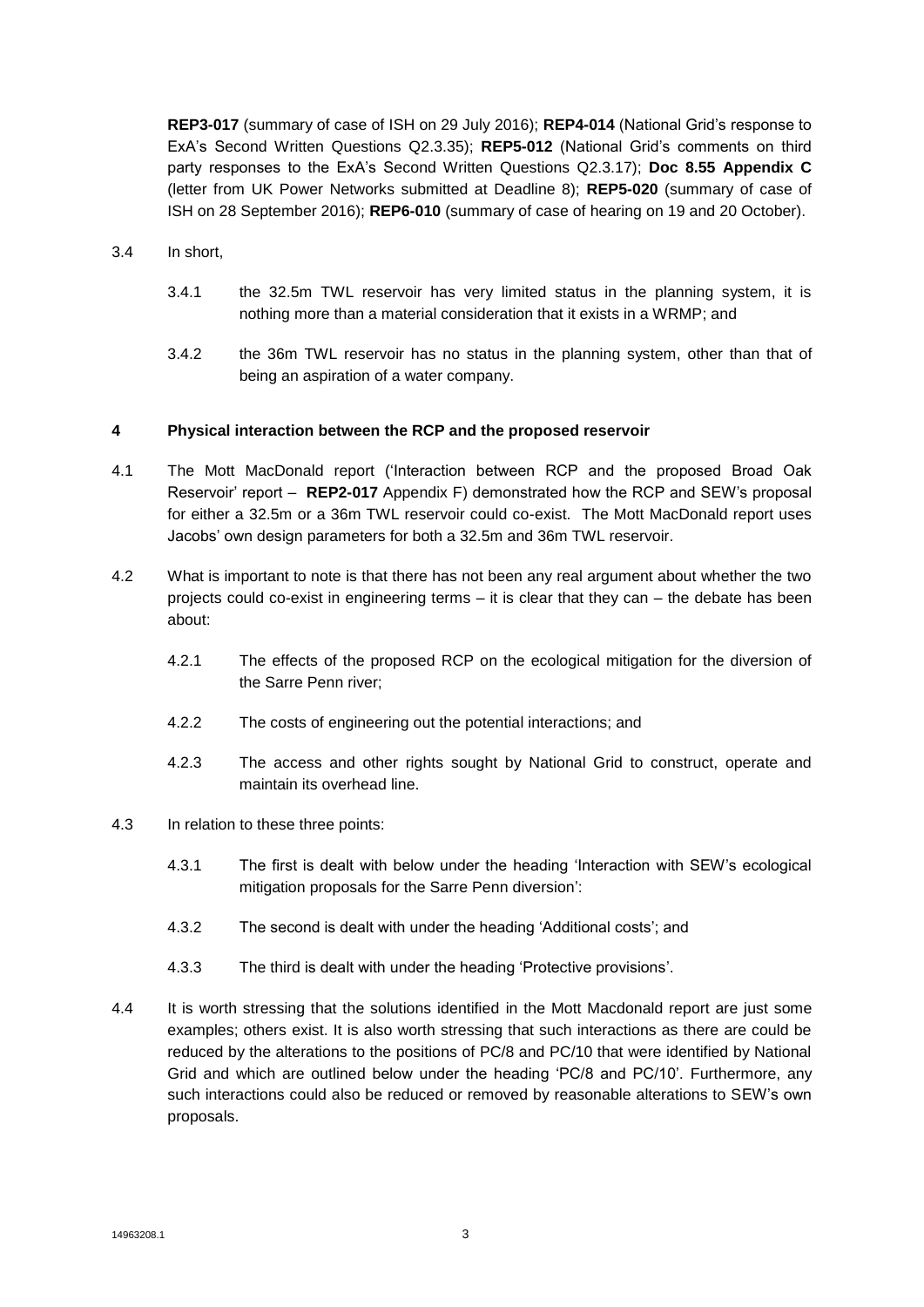## **5 Interaction with SEW's ecological mitigation proposals for the Sarre Penn diversion**

- 5.1 Much discussion has taken place throughout the examination and between the parties as to the interaction with SEW's own ecological mitigation proposals for diversion of the Sarre Penn. A number of points may be made:
	- 5.1.1 Whilst a major swathe of land has been identified by SEW on its plans for the Sarre Penn diversion, the diverted river itself is only about 1-2m wide;
	- 5.1.2 There is no reason at all why the river itself would need to interact with any of the proposed pylon locations as there is ample space available for it to 'meander' away from the pylon foundations;
	- 5.1.3 The wider swathe of land identified is simply that land that SEW has identified as necessary to engineer a cutting to allow the gradients necessary to achieve hydraulic performance;
	- 5.1.4 Whether looking at a 32.5m TWL reservoir or a 36m TWL reservoir, relatively little of the river itself is (or need be) actually under the overhead line and, therefore, subject to the safety clearances;
	- 5.1.5 Where the river does pass under the line, and therefore within the safety clearance zone, National Grid's arboriculturalist has made clear that the option of coppiced woodland management would give appropriate riparian cover to achieve WFD objectives for the river;
	- 5.1.6 Outside the safety clearance zone there is no restriction on tree heights or species;
	- 5.1.7 Even within the safety clearance zone, the tree heights that may be accommodated are considerable for a 400kV line and are increased by the effect of the cutting itself; and
	- 5.1.8 Safe working can be achieved under the overhead lines by observing proper construction procedures.
- 5.2 These points were discussed in the ISHs and in response to SEW's submissions: **REP3-017** (summary of case of ISH on 29 July 2016); **REP5-020** (summary of case of ISH on 28 September 2016), and **REP5-016** Appendix D.

# **6 Additional costs**

- 6.1 During the examination SEW set out additional costs to its reservoir proposals which it suggests arise because of the interaction between the proposed reservoir and the RCP. National Grid strongly refutes the figures and calculations which SEW has put forward. National Grid has undertaken its own costing exercise and has calculated much lower figures than those put forward by SEW. In undertaking this exercise, again, National Grid has adopted the same design parameters provided by SEW's consultants.
- 6.2 National Grid has set out its workings in detail within its response to SEW's note on the cost of the river diversion (see section 4.3 (Response to South East Water's note on cost of river diversion) and Appendix C of **Doc 8.50 REP6-016**). SEW's calculations use the same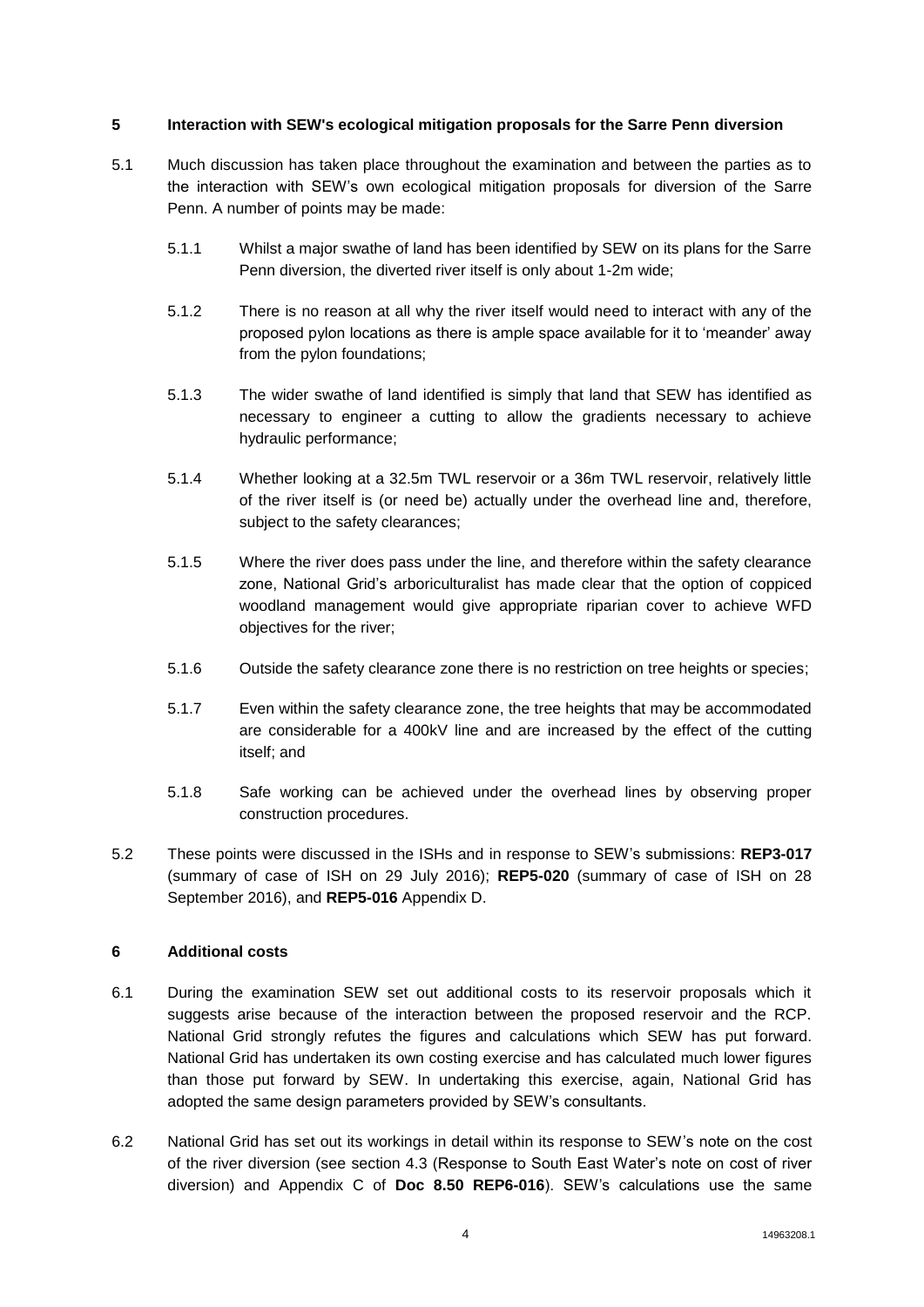methodology that it has used within its WRMP. National Grid has instead taken a more detailed and evidenced approach.

- 6.3 National Grid believes that the total cost for SEW to mitigate for the presence of the RCP will be approximately £984,674 and the cost of diverting the 32.5mAOD channel alignment onto the 36.0mAOD channel alignment will be approximately £375,270.
- 6.4 A comparison of National Grid's and SEW's costs has highlighted differences. A significant proportion of the cost differences are as a result of SEW overestimating the costs to its proposal as a result of working under the overhead line; SEW has presented a figure over 25 times greater than National Grid believes is required. As noted throughout the examination, but particularly at the ISH on 9 and 10 November 2016 (**REP7-009**);
	- 6.4.1 the clearances provided at this part of the overhead line are considerable (and National Grid has provided assurances on these within the protective provisions for the benefit of SEW at Schedule 14 to the draft Order (**REP7-003**));
	- 6.4.2 the minimum clearances are at isolated parts of the line and so it would only be parts of the SEW works which would be affected by the line;
	- 6.4.3 even with the minimum clearances, large structures can be constructed under the line, and very often are (for example, Tesco's depot built under an overhead line next to the M5 motorway);
	- 6.4.4 after all, guidance is provided for that very purpose (as submitted by National Grid within **REP3-024**); and
	- 6.4.5 it is not the case that smaller plant would always be required and varying types and sizes of plant could be employed (as set out in National Grid's response to points raised in 3rd party submissions made at deadline 7 – **Doc 8.60** Appendix C submitted at Deadline 8).
- 6.5 National Grid believes its cost estimates provide a better representation of the actual works required and hence a more accurate representation of anticipated additional costs.

## **7 Protective provisions**

- 7.1 As set out at within National Grid's note on the protective provisions included for the benefit of SEW (**REP7-008** Appendix A), in order to provide SEW with additional comfort above and beyond the standard protective provisions already included within Schedule 14 of the Order as originally submitted, National Grid extended the protections for SEW. This included not only extending the provisions for the protection of SEW's apparatus, but also provisions for the benefit of SEW's future reservoir proposal (Schedule 14 to the draft Order (**REP7-003**)).
- 7.2 As such, as set out within its note on protective provisions included for the benefit of SEW, National Grid has restricted its ability to exercise the powers in the Order over SEW's land including powers to remove and divert SEW's apparatus, powers to interfere with SEW's access, powers of entry onto SEW's land, powers to fell and lop trees, and powers to site pylons and hang conductors anywhere within the limits of deviation. National Grid has also within the protective provisions agreed that it will not unless absolutely necessary interfere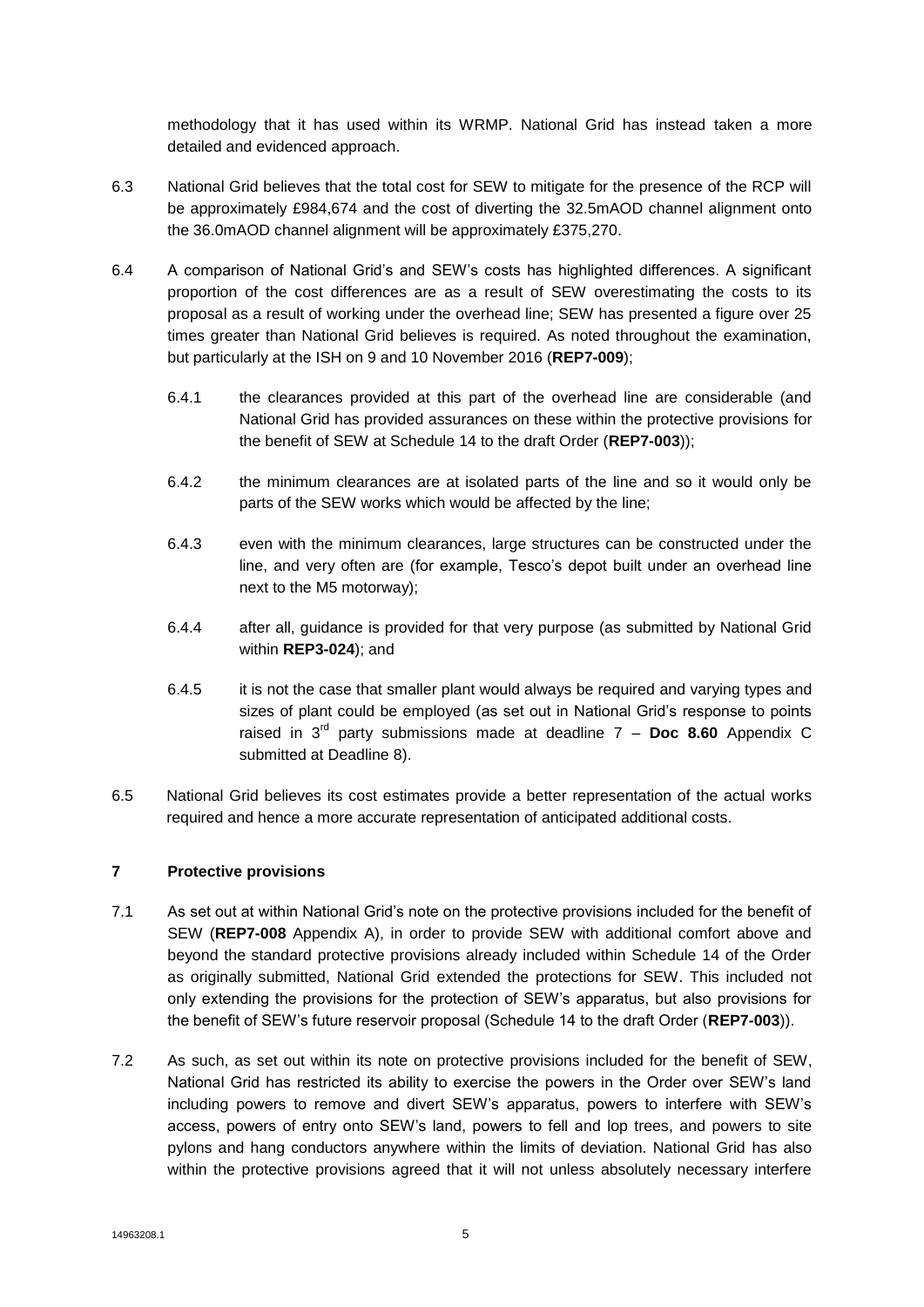with SEW's proposals for a reservoir, that it will where required fit bird diverters to its overhead lines, and that it will inform SEW, if requested to, of upcoming outages such that it may be able to make use of them. As such, National Grid has made significant attempts to provide SEW with further comfort on the potential interaction between the two projects.

- 7.3 As set out in National Grid's note on protective provisions included for the benefit of SEW, SEW is continuing to seek from National Grid additional provisions which essentially restrict National Grid's ability to deliver the proposed development. SEW has sought to do this by restricting the powers that National Grid may exercise within its land unreasonably and without justification. For example, it has sought to restrict National Grid's ability to access SEW's land (including the then in situ overhead line) without (in effect) SEW's prior consent. Unfortunately, National Grid does not have confidence in its ability to reach agreement with SEW at some future date. SEW has also sought to restrict National Grid's ability to make representations about SEW's reservoir plans once they come forward. National Grid takes issue with SEW's position which essentially requires National Grid to surrender its ability to seek reasonable protections for its own statutory undertaking in a way which SEW itself would not accept.
- 7.4 National Grid is seeking DCO powers to enable it to deliver the proposed development and accordingly it must be able to exercise those powers subject to the protections provided within the Draft DCO, including those provisions provided for the benefit of SEW already. Without such powers, National Grid could not be certain of its ability to deliver and maintain the proposed development in accordance with its statutory undertaking.
- 7.5 SEW is also seeking an indemnity for inclusion within the Order. For the detailed reasons set out within its note on protective provisions included for the benefit of SEW, National Grid does not think that the inclusion of an indemnity on the face of the Order is justified or necessary.
- 7.6 Should the Secretary of State determine, as a matter of policy, that indemnities of the type being sought by SEW should be included within DCOs, National Grid submits that the wording being proposed by SEW is unduly onerous. It contains no obligation upon SEW to mitigate its loss or to allow National Grid to adopt conduct of the defence to any third party claims for which it would be liable, all of which are standard within indemnities of this type.
- 7.7 Without prejudice to its primary position, namely that the indemnity should not be included within the draft DCO for the reasons set out within National Grid's note on protective provisions included for the benefit of SEW, if the Secretary of State concludes otherwise National Grid would request that amendments are incorporated into the form of wording SEW has proposed such that it would read as follows:

*53. (1) The undertaker must indemnify and keep indemnified SEW from and against all claims and demands arising out of or in connection with the Authorised Works or any such failure, act or omission up to a maximum amount of £1 million (one million pounds) total; and the fact that any act or thing may have been done by SEW on behalf of the undertaker or in accordance with plans approved by SEW or under its supervision will not (if it was done without negligence on the part of SEW or of any person in its employ or of its contractors or agents) excuse the undertaker from any liability under the provisions of this sub-paragraph.*

*(2) SEW must–*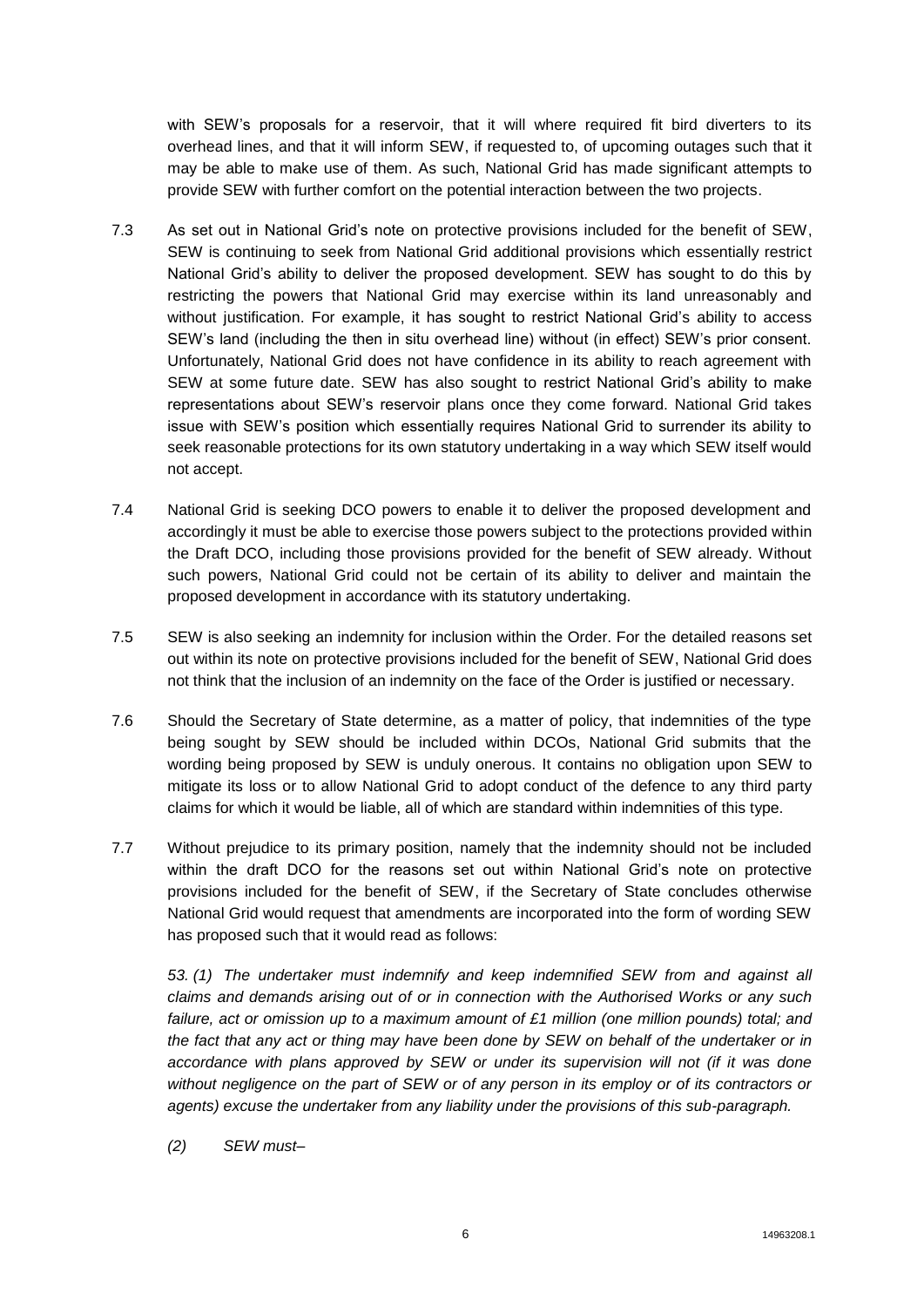- *(a) give to the undertaker written notice of any such claims or demands as soon as reasonably possible after SEW becomes aware of any such claims or demands;*
- *(b) not admit liability or make any offer to settle or settle or compromise any such*  claim or demand without the prior consent of the undertaker (which, if it *withholds such consent, has the sole conduct of any settlement or compromise or of any proceedings necessary to resist the claim or demand);*
- *(c) take all reasonable steps to mitigate any liabilities relating to such claims or demands; and*
- *(d) keep the undertaker informed in relation to the progress of any such actions, claims and demands and paying due regard to the undertaker's reasonable representations in relation thereto.*

*(3) In no circumstances shall the undertaker be liable to SEW under this paragraph for any indirect or consequential loss or loss of profits.*

# **8 PC/8 and PC/10**

- 8.1 In Appendix A to National Grid's hearing note on actions following the hearing on 19 and 20 October (**REP6-009** Appendix A) National Grid set out a table and plans showing options that moved pylons PC/8 and PC/10. All options remained within the projects limits of deviation. These options were discussed at the DCO ISH on 9 and 10 November 2016 along with some draft sections provided by SEW. At Deadline 7 National Grid provided an ES Addendum (**REP7-027**) confirming that these various options do not result in any materially different or new environmental effect.
- 8.2 These options were produced to show how relocating the pylon positions for PC/8 and PC/10 could reduce any interaction between these pylon locations and the swathe of land identified by SEW for the Sarre Penn diversion and fish pass. They were produced to further demonstrate National Grid's willingness to work with SEW to ensure that the two projects can easily co-exist with minimum interaction. National Grid offered to make the location of the pylons in any of these options the subject-matter of a Protective Provision limiting National Grid to identified pylon locations. SEW refused to identify any of the alternative pylon locations in preference to those shown on the 'Design Drawings'. Clearly this refusal should be considered in the context of SEW's claim of 'serious detriment' under section 127.
- 8.3 These points were discussed in the ISHs and in further submissions: see **REP5-020** (summary of case of ISH on 28 September); **REP6-010** (summary of case of hearing on 19 and 20 October); **REP6-009** Appendix A (table and plans showing options); and **REP7-027**  (ES Addendum).

## **9 Sections 127 / 138**

9.1 National Grid accepts that s127 of the Planning Act (the "Act") is engaged in relation to SEW's land at Broad Oak because, although there is currently no 'undertaking' being carried out on the land by SEW, the land is being held for that purpose (as per s127(1) of the Act). National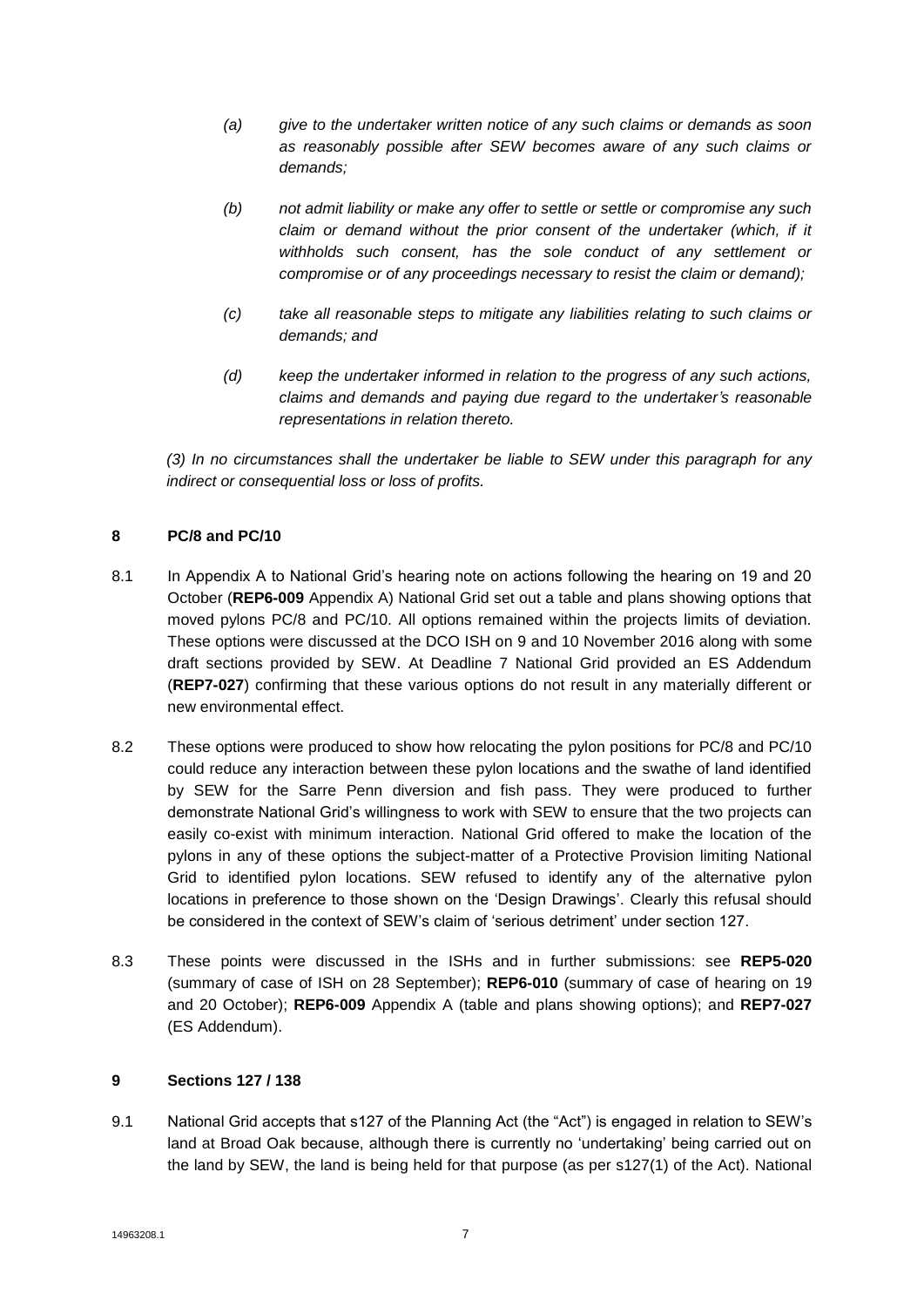Grid is aware that SEW acquired the Broad Oak site for the purpose of constructing a reservoir over 40 years ago. However, as Counsel for National Grid noted at the ISH on 28 September 2016 (**REP5-020**), the Act deals differently with the acquisition of rights and land. Rights in land can only be acquired if the matters in s127(6) of the Act have been met, that is, that the right can be acquired without 'serious detriment' to the carrying on of the undertaking, or that any detriment to the undertaking can be made good by the undertakers by the use of other land belonging to them or that they can acquire. Counsel considered that these were the questions the ExA had to answer.

- 9.2 With regard to the meaning of 'serious detriment', Counsel noted at that hearing that this was a matter for the Secretary of State or ultimately the courts. However, the addition of the word 'serious' means that the detriment has to be something which goes well beyond just 'detriment'.
- 9.3 It should be clear from the above that there is no 'serious detriment' in this case because;
	- 9.3.1 There is currently no undertaking being 'carried on' by SEW on the land;
	- 9.3.2 The only detriment claimed is, therefore, to a future proposal for development that would become part of SEW's undertaking;
	- 9.3.3 That proposed development has very limited planning status, in the case of a 32.5m TWL reservoir, and no planning status, in terms of a 36m TWL reservoir;
	- 9.3.4 The proposed reservoir, whether 32.5m or 36m TWL, has no funding and, in any event, only has a target date of 2033;
	- 9.3.5 The proposed reservoir, whether 32.5m or 36m TWL, could be developed with the RCP in place, as proposed;
	- 9.3.6 Indeed, there is no physical interaction between either the 32.5m or 36m TWL reservoir itself (i.e. the 'operational' development) and the RCP; only between the RCP and the ecological mitigation for the diversion of the Sarre Penn river;
	- 9.3.7 The proposed mitigation for the Sarre Penn river, whether for a 32.5m or 36m TWL reservoir, could be developed and implemented with the RCP in place;
	- 9.3.8 Other land is available to SEW that would allow it to provide adequate ecological mitigation for the diversion of the Sarre Penn river;
	- 9.3.9 National Grid has offered to move pylons PC/8 and PC/10 within the limits of deviation to reduce any interaction between those pylons and the proposed mitigation for the Sarre Penn diversion and that offer was refused; and
	- 9.3.10 It is accepted that the RCP would (a) require some design changes to SEW's proposed mitigation for the Sarre Penn diversion, and that (b) that would have some cost, but in the context of the uncertainty about whether the reservoir will ever be developed, that does not amount to 'serious' detriment.
- 9.4 In short, there is no 'serious detriment' in this case within the meaning of section 127.